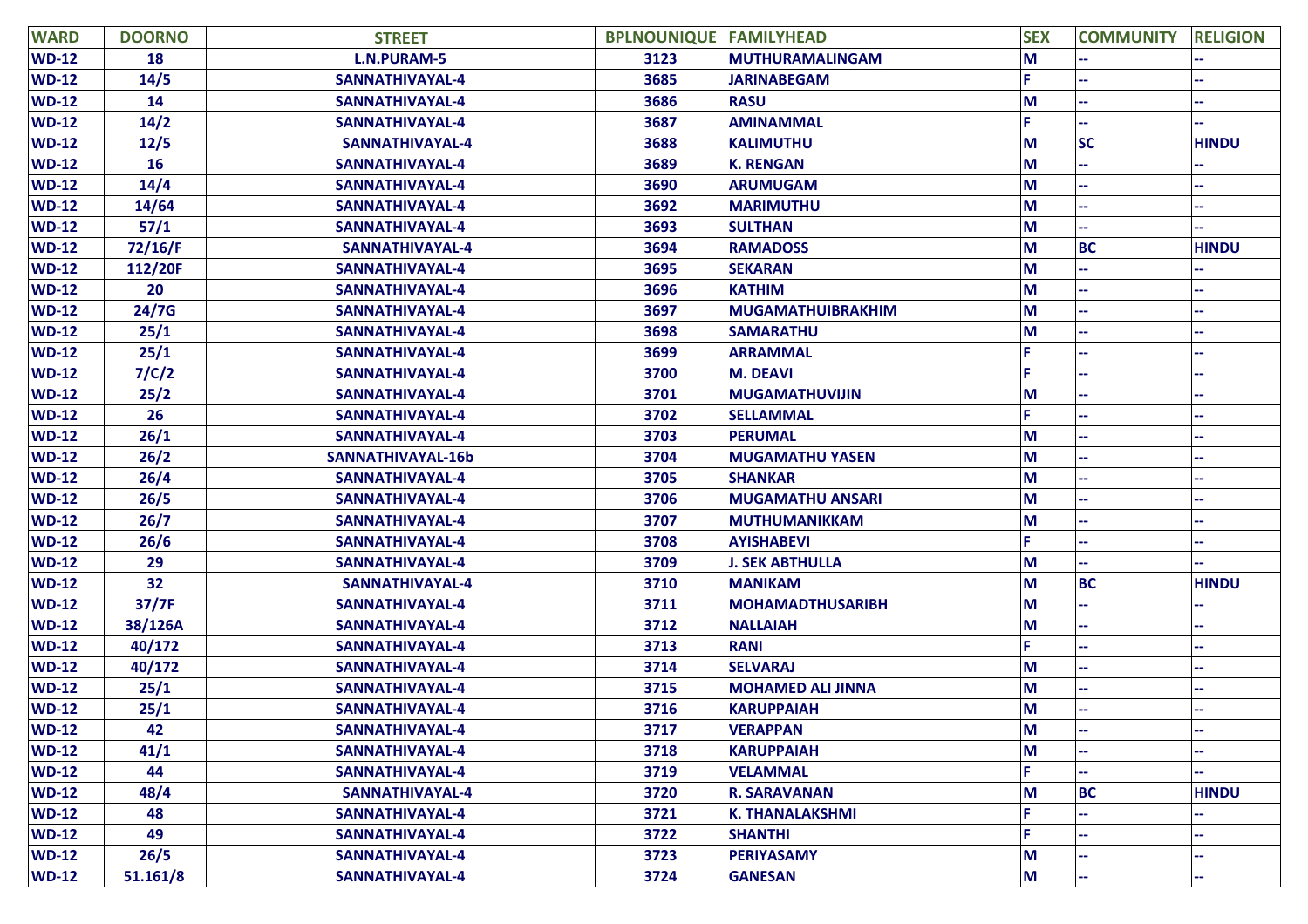| <b>WARD</b> | <b>DOORNO</b> | <b>STREET</b>      | <b>BPLNOUNIQUE FAMILYHEAD</b> |                        | <b>SEX</b> | <b>COMMUNITY</b> | <b>RELIGION</b> |
|-------------|---------------|--------------------|-------------------------------|------------------------|------------|------------------|-----------------|
| $WD-12$     | 51/16         | SANNATHIVAYAL-4    | 3725                          | <b>JANAKI</b>          |            |                  |                 |
| $WD-12$     | 29            | SANNATHIVAYAL-4    | 3726                          | <b>MOHAN</b>           | M          |                  |                 |
| $WD-12$     | <b>71D</b>    | SANNATHIVAYAL-4    | 3727                          | <b>R. MATHIYALAGAN</b> | М          |                  |                 |
| $WD-12$     | 72/24/V/2     | SANNATHIVAYAL-4    | 3728                          | <b>R. DEAVI</b>        |            |                  |                 |
| $WD-12$     | <b>31K</b>    | SANNATHIVAYAL-4    | 3729                          | <b>SIVAHAMI</b>        |            |                  |                 |
| $WD-12$     | 82/16V2       | SANNATHIVAYAL-4    | 3730                          | <b>S. VENGADASALAM</b> | M          |                  |                 |
| $WD-12$     | $89/S-12$     | SANNATHIVAYAL-4    | 3731                          | <b>ABTHUL RAGHIM</b>   | M          | <b>BC</b>        | <b>MUSLIM</b>   |
| $WD-12$     | 90/16/S3      | SANNATHIVAYAL-4    | 3732                          | <b>BALRAJ</b>          | M          |                  |                 |
| $WD-12$     | 90, 60/5      | SANNATHIVAYAL-4    | 3733                          | <b>S. LAKSHMI</b>      |            |                  |                 |
| $WD-12$     | 90/16/S       | SANNATHIVAYAL-4    | 3734                          | <b>KUMAR</b>           | M          | <b>BC</b>        | <b>HINDU</b>    |
| $WD-12$     | 91            | SANNATHIVAYAL-4    | 3735                          | <b>THANGAVEL</b>       | М          |                  |                 |
| $WD-12$     | 92/Y/8        | SANNATHIVAYAL-4    | 3736                          | <b>V. KALIMUTHU</b>    | M          |                  |                 |
| $WD-12$     | 93/12D        | SANNATHIVAYAL-4    | 3737                          | <b>N. THIYAGARAJAN</b> | M          |                  |                 |
| $WD-12$     | 9312/D        | SANNATHIVAYAL-4    | 3738                          | <b>MONOHARAN</b>       | M          | <b>BC</b>        | <b>HINDU</b>    |
| $WD-12$     | 91/14         | SANNATHIVAYAL-4    | 3739                          | <b>M. CHELLAIAH</b>    | М          |                  |                 |
| $WD-12$     | 99/16/1       | SANNATHIVAYAL-4    | 3740                          | <b>RADHA</b>           | M          | <b>BC</b>        | <b>HINDU</b>    |
| $WD-12$     | $100/X-12$    | SANNATHIVAYAL-4    | 3741                          | <b>ARUMUGAM</b>        | M          | <b>MBC</b>       | <b>HINDU</b>    |
| $WD-12$     | 101/12/R      | SANNATHIVAYAL-4    | 3742                          | <b>KAMATCHI</b>        |            | <b>MBC</b>       | <b>HINDU</b>    |
| $WD-12$     | 102/2/2       | SANNATHIVAYAL-4    | 3743                          | <b>A. SANNASI</b>      | М          |                  |                 |
| $WD-12$     | 103           | SANNATHIVAYAL-4    | 3744                          | <b>VEERAIYAN</b>       | М          |                  |                 |
| $WD-12$     | 105/23        | SANNATHIVAYAL-4    | 3745                          | <b>MARIMUTHU</b>       | M          |                  |                 |
| $WD-12$     | 10618         | SANNATHIVAYAL-4    | 3746                          | <b>LAKSHMI</b>         |            |                  |                 |
| $WD-12$     | 108/19        | SANNATHIVAYAL-4    | 3747                          | <b>TAMILARASAN</b>     | М          |                  |                 |
| $WD-12$     | 106           | SANNATHIVAYAL-4    | 3748                          | <b>YOGESHWARAN</b>     | M          |                  |                 |
| $WD-12$     | 106/17        | SANNATHIVAYAL-4    | 3749                          | <b>RAJENDRAN</b>       | M          |                  |                 |
| $WD-12$     | 111/19D       | SANNATHIVAYAL-4    | 3750                          | <b>M. SUBRAMANIAN</b>  | M          |                  |                 |
| $WD-12$     | 15/20         | SANNATHIVAYAL-4    | 3751                          | <b>DEIVANAI</b>        |            |                  |                 |
| $WD-12$     | 120/20G       | SANNATHIVAYAL-4    | 3752                          | <b>M. LAKSHMI</b>      |            |                  |                 |
| $WD-12$     | 128           | SANNATHIVAYAL-4    | 3753                          | <b>HARIHARAN</b>       | М          |                  |                 |
| $WD-12$     | 60/160        | SANNATHIVAYAL-4    | 3754                          | N. MARAGATHAMBAL       |            |                  |                 |
| $WD-12$     | 65            | <b>L.N.PURAM-4</b> | 3755                          | <b>M. SANTHIRA</b>     |            |                  |                 |
| $WD-12$     | 16/12/P       | <b>L.N.PURAM-4</b> | 3756                          | <b>V. MURUGAN</b>      | M          |                  |                 |
| $WD-12$     | 16/74         | SANNATHIVAYAL-4    | 3757                          | <b>SAKKARAI</b>        | M          |                  |                 |
| $WD-12$     | 3758          | SANNATHIVAYAL-4    | 3758                          | <b>MEENA</b>           |            |                  |                 |
| $WD-12$     | <b>15A</b>    | SANNATHIVAYAL-4    | 3759                          | <b>KALLIBULLA</b>      | М          |                  |                 |
| $WD-12$     | 1PP7J         | SANNATHIVAYAL-4    | 3760                          | <b>NAGOOR GANI</b>     | M          |                  |                 |
| $WD-12$     | 14            | SANNATHIVAYAL-4    | 3761                          | <b>VEERRAPPAN</b>      | М          |                  |                 |
| $WD-12$     | H12/P/        | SANNATHIVAYAL-4    | 3762                          | <b>R. ASIYA BEGAM</b>  |            |                  |                 |
| $WD-12$     | 10618/A       | SANNATHIVAYAL-4    | 3763                          | <b>R. ARUNACHALAM</b>  | М          |                  |                 |
| $WD-12$     | <b>10P</b>    | SANNATHIVAYAL-4    | 3764                          | <b>R. ARAMMAL</b>      | F          |                  |                 |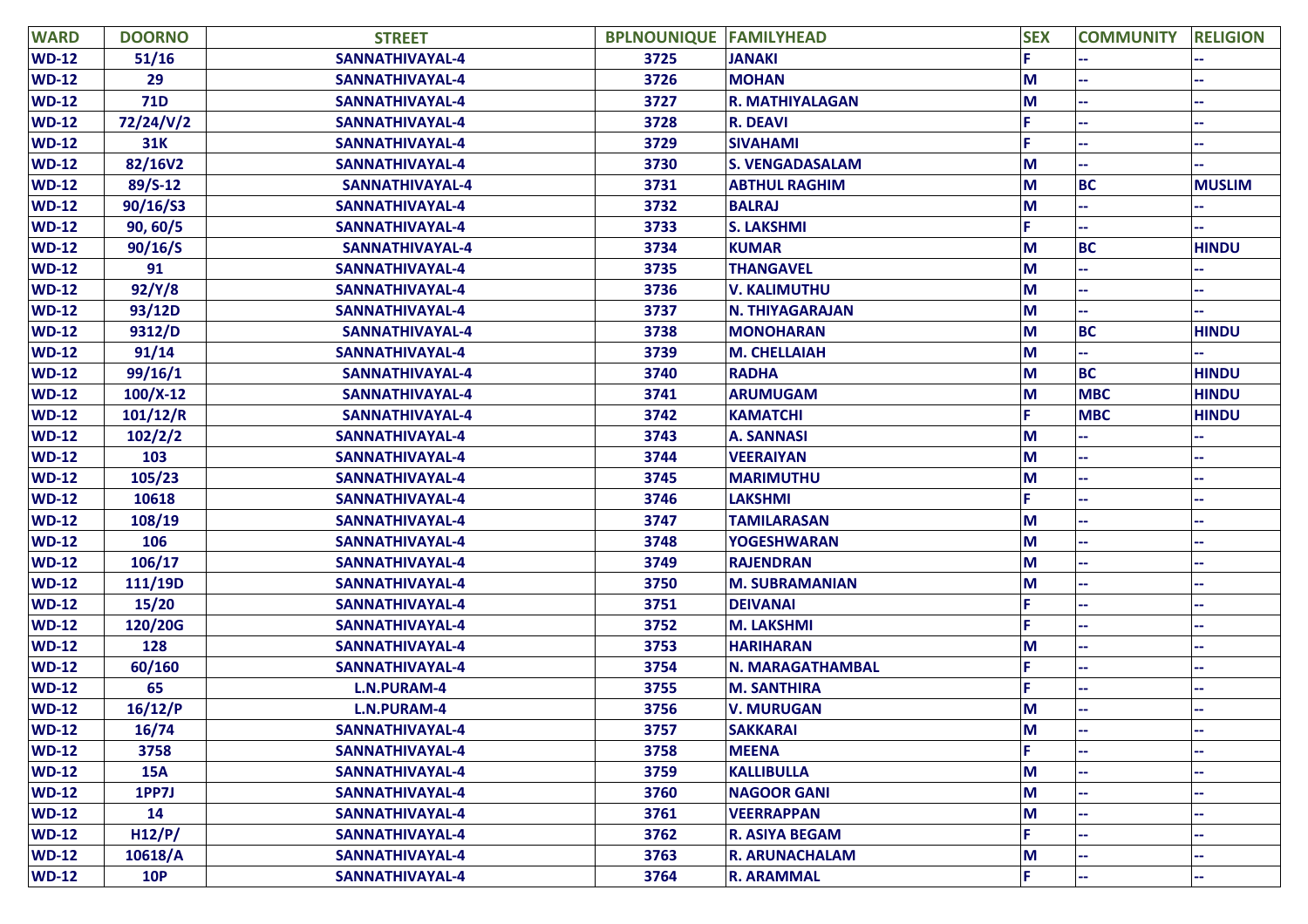| <b>WARD</b>  | <b>DOORNO</b>   | <b>STREET</b>          | <b>BPLNOUNIQUE FAMILYHEAD</b> |                          | <b>SEX</b> | <b>COMMUNITY</b> | <b>RELIGION</b> |
|--------------|-----------------|------------------------|-------------------------------|--------------------------|------------|------------------|-----------------|
| <b>WD-12</b> | 8/112/2         | <b>SANNATHIVAYAL-4</b> | 3765                          | <b>RANI</b>              |            |                  |                 |
| <b>WD-12</b> | 8/12            | SANNATHIVAYAL-4        | 3766                          | <b>RAMAMOORTHI</b>       | M          |                  |                 |
| $WD-12$      | 8/12P           | SANNATHIVAYAL-4        | 3767                          | <b>LAKSHMANAN</b>        | M          |                  |                 |
| $WD-12$      | 7/17B           | SANNATHIVAYAL-4        | 3768                          | <b>S. MURUGESAN</b>      | M          |                  |                 |
| $WD-12$      | <b>7P.NO.7B</b> | SANNATHIVAYAL-4        | 3769                          | <b>C,MURUKAIAH</b>       | M          |                  |                 |
| $WD-12$      | 5               | SANNATHIVAYAL-4        | 3770                          | <b>K. IBRAHIM</b>        | M          |                  |                 |
| $WD-12$      | 4/3             | SANNATHIVAYAL-4        | 3771                          | <b>K. BALAKUMAR</b>      | M          |                  |                 |
| $WD-12$      | 4/2             | SANNATHIVAYAL-4        | 3772                          | <b>K. SHEIK ABDULLAH</b> | M          |                  |                 |
| $WD-12$      | 16/12/P         | <b>L.N.PURAM-4</b>     | 3773                          | <b>V. MURUGAN</b>        | M          |                  |                 |
| $WD-12$      | M31             | <b>L.N.PURAM-4</b>     | 3774                          | <b>R. KARTHICK</b>       | M          | <b>BC</b>        | <b>HINDU</b>    |
| $WD-12$      | 163             | SANNATHIVAYAL-4        | 3775                          | <b>V. MEEN A</b>         | M          |                  |                 |
| $WD-12$      | 38/90           | <b>L.N.PURAM-4</b>     | 3776                          | <b>S. MANIMEGALAI</b>    | F.         |                  |                 |
| $WD-12$      | 1PP7J           | SANNATHIVAYAL-4        | 3777                          | <b>SIRAJUDEEN</b>        | M          |                  |                 |
| $WD-12$      | 17B             | SANNATHIVAYAL-4        | 3778                          | <b>AMMAPONNU</b>         | F.         |                  |                 |
| <b>WD-12</b> | J16             | SANNATHIVAYAL-4        | 3779                          | <b>S. MARIMUTHU</b>      | M          |                  |                 |
| $WD-12$      | 10/7            | SANNATHIVAYAL-4        | 3780                          | <b>M. ABDUL KATHAR</b>   | M          |                  |                 |
| <b>WD-12</b> | 26/P,N,11A      | SANNATHIVAYAL-4        | 3781                          | <b>JACKMOHAMMED</b>      | M          |                  |                 |
| $WD-12$      | <b>17A</b>      | SANNATHIVAYAL-4        | 3782                          | <b>GANESAN</b>           | M          |                  |                 |
| <b>WD-12</b> | 17              | SANNATHIVAYAL-4        | 3783                          | <b>ANEES BANU</b>        |            |                  |                 |
| $WD-12$      | 8/12P           | SANNATHIVAYAL-4        | 3784                          | <b>SAHUL HAMEED</b>      | M          |                  |                 |
| $WD-12$      | 1A              | SANNATHIVAYAL-4        | 3785                          | <b>S. KUMAR</b>          | M          |                  |                 |
| $WD-12$      | 1B              | <b>L.N.PURAM-4</b>     | 3786                          | <b>M. VENI</b>           | F          |                  |                 |
| $WD-12$      | 4/3             | <b>L.N.PURAM-4</b>     | 3787                          | <b>V.SENTHAMARAI</b>     |            |                  |                 |
| $WD-12$      | 11/A1           | <b>L.N.PURAM-4</b>     | 3788                          | <b>VALLIKANNU</b>        |            |                  |                 |
| $WD-12$      | 14/1B           | <b>L.N.PURAM-4</b>     | 3789                          | <b>RAMAIAH</b>           | M          |                  |                 |
| $WD-12$      | 3               | SANNATHIVAYAL-4        | 3790                          | <b>CHOLOSANA</b>         | M          |                  |                 |
| $WD-12$      | 137G            | <b>L.N.PURAM-4</b>     | 3791                          | <b>RAJAM</b>             |            |                  |                 |
| $WD-12$      | 137/G           | <b>L.N.PURAM-4</b>     | 3792                          | <b>K. AYYAPPAN</b>       | M          |                  |                 |
| $WD-12$      | 13/7G           | <b>L.N.PURAM-4</b>     | 3793                          | <b>LAKSHMI</b>           | F.         |                  |                 |
| $WD-12$      | 16F             | <b>L.N.PURAM-4</b>     | 3794                          | <b>SUNDHARAM</b>         | M          | <b>BC</b>        | <b>HINDU</b>    |
| $WD-12$      | 73              | L.N.PURAM-4            | 3795                          | <b>RATHIKA</b>           | F.         | <b>MBC</b>       | <b>HINDU</b>    |
| $WD-12$      | 17/7/1          | <b>L.N.PURAM-4</b>     | 3796                          | <b>DURAIRAJAN</b>        | M          |                  |                 |
| <b>WD-12</b> | 19-24           | <b>L.N.PURAM-4</b>     | 3797                          | <b>V. AYYAKKANNU</b>     | M          | ۰.               |                 |
| $WD-12$      | 19G1/114F       | <b>L.N.PURAM-4</b>     | 3798                          | <b>H. SAMSUDEEN</b>      | M          |                  |                 |
| $WD-12$      | 19/24A          | SANNATHIVAYAL-4        | 3799                          | <b>R.SELVARAJ</b>        | M          |                  |                 |
| $WD-12$      | 17              | SANNATHIVAYAL-4        | 3800                          | <b>VEERAPPAN</b>         | F.         |                  |                 |
| $WD-12$      | 20/17           | L.N.PURAM-4            | 3801                          | <b>MEENAMBAL</b>         | E.         |                  |                 |
| $WD-12$      | 23/19A          | <b>L.N.PURAM-4</b>     | 3802                          | <b>SHANMUGAM</b>         | M          |                  |                 |
| $WD-12$      | 27/17           | <b>L.N.PURAM-4</b>     | 3803                          | <b>SAMIDURAI</b>         | M          |                  |                 |
| $WD-12$      | <b>M31</b>      | L.N.PURAM-4            | 3804                          | <b>R. GANESAN</b>        | M          |                  |                 |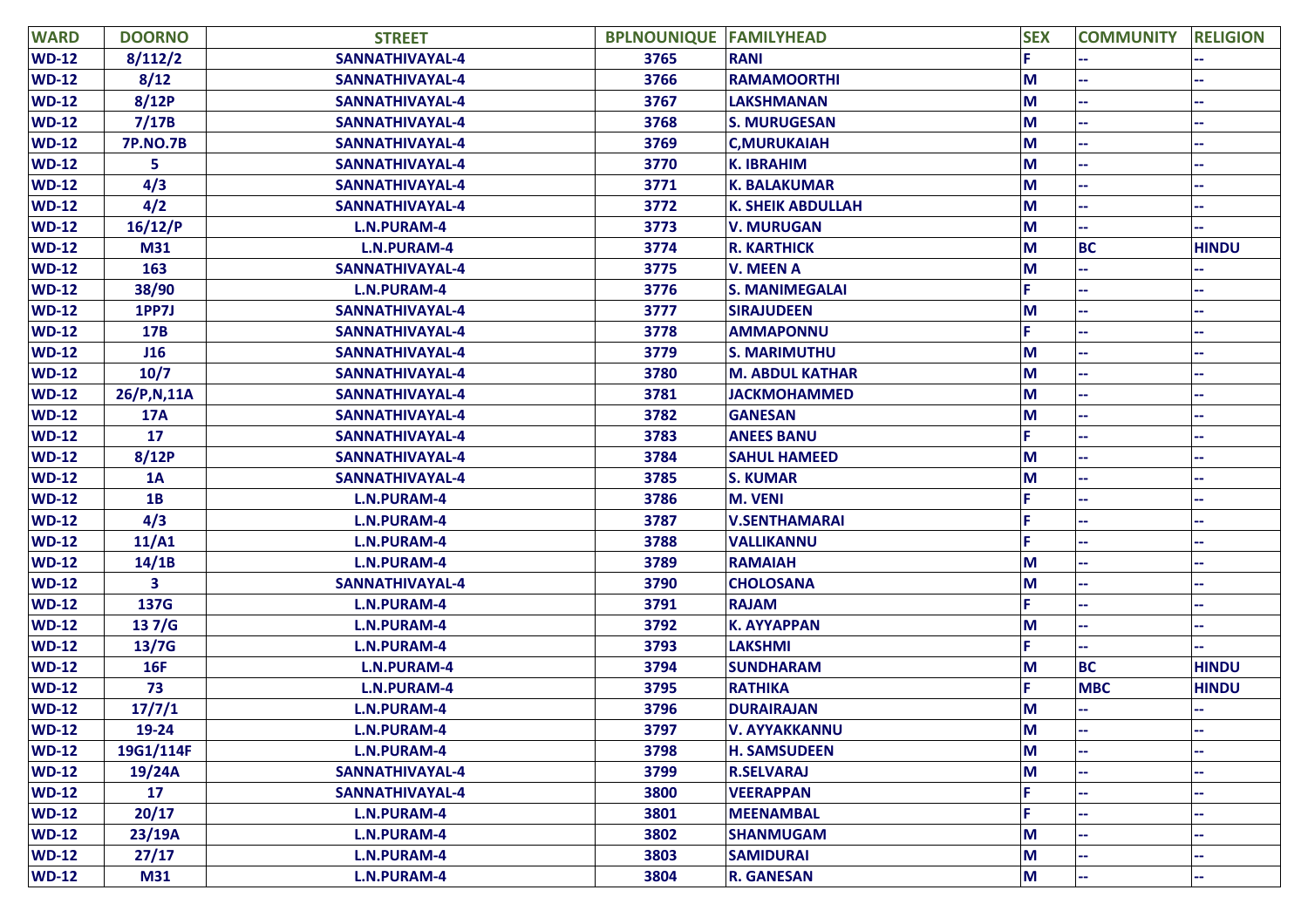| <b>WARD</b>  | <b>DOORNO</b>     | <b>STREET</b>      | <b>BPLNOUNIQUE FAMILYHEAD</b> |                           | <b>SEX</b> | <b>COMMUNITY</b> | <b>RELIGION</b> |
|--------------|-------------------|--------------------|-------------------------------|---------------------------|------------|------------------|-----------------|
| <b>WD-12</b> | M31               | <b>L.N.PURAM-4</b> | 3805                          | <b>RAVI</b>               | M          |                  |                 |
| $WD-12$      | 38                | <b>L.N.PURAM-4</b> | 3806                          | <b>S. MUTHUKUMAR</b>      | M          |                  |                 |
| $WD-12$      | 38/41             | <b>L.N.PURAM-4</b> | 3807                          | <b>A.CHIDAMBARAM</b>      | M          |                  |                 |
| $WD-12$      | 34/7A             | <b>L.N.PURAM-4</b> | 3808                          | <b>SUBRAMANIAN</b>        | M          |                  |                 |
| $WD-12$      | 36/9A             | <b>L.N.PURAM-4</b> | 3809                          | <b>MOHAMMED MUSTHAFA</b>  | M          |                  |                 |
| $WD-12$      | 37/9F             | <b>L.N.PURAM-5</b> | 3810                          | <b>RAMAMOORTHI</b>        | M          |                  |                 |
| $WD-12$      | 39/9B             | <b>L.N.PURAM-4</b> | 3811                          | <b>SATHAIAH</b>           | M          |                  |                 |
| $WD-12$      | 16/1              | L.N.PURAM-4        | 3812                          | <b>BALASUBRAMANIAN</b>    | F.         | <b>BC</b>        | <b>HINDU</b>    |
| $WD-12$      | 68/31V            | <b>L.N.PURAM-4</b> | 3813                          | <b>PANDIYAN</b>           | M          |                  |                 |
| $WD-12$      | 45/4              | <b>L.N.PURAM-4</b> | 3814                          | <b>KATHAMUTHU</b>         | M          |                  |                 |
| $WD-12$      | 40/1              | <b>L.N.PURAM-4</b> | 3815                          | <b>KALIDOSS</b>           | M          |                  |                 |
| $WD-12$      | 40                | <b>L.N.PURAM-4</b> | 3816                          | <b>LAKSHMANAN</b>         | M          |                  |                 |
| $WD-12$      | 42/1              | L.N.PURAM-4        | 3817                          | <b>MALATHI</b>            | F.         | <b>MBC</b>       | <b>HINDU</b>    |
| $WD-12$      | 83/2              | <b>L.N.PURAM-4</b> | 3818                          | <b>M. AYYAPPAN</b>        | M          |                  |                 |
| $WD-12$      | 34/2              | <b>L.N.PURAM-4</b> | 3819                          | <b>CHELLAIAH</b>          | M          |                  |                 |
| $WD-12$      | 12/287            | <b>L.N.PURAM-4</b> | 3820                          | <b>RAMAIAH</b>            | M          |                  |                 |
| $WD-12$      | <b>19/PPNO-7C</b> | <b>L.N.PURAM-4</b> | 3821                          | <b>ELOANGOVAN</b>         | M          |                  |                 |
| $WD-12$      | 18/1              | SANNATHIVAYAL-4    | 3822                          | <b>A.KANI</b>             | F.         |                  |                 |
| $WD-12$      | 17.1.2.41         | <b>L.N.PURAM-4</b> | 3823                          | <b>PERIYAKARUPPAN</b>     | M          |                  |                 |
| $WD-12$      | <b>B.No.10.17</b> | <b>L.N.PURAM-4</b> | 3824                          | <b>S. MAIMOON</b>         | M          |                  |                 |
| $WD-12$      | 128/77            | SANNATHIVAYAL-4    | 3825                          | <b>M. MOHAMMED ANSARI</b> | M          |                  |                 |
| $WD-12$      | 131/249           | SANNATHIVAYAL-4    | 3826                          | <b>CHANDIRAN</b>          | M          |                  |                 |
| $WD-12$      | 13/24F            | SANNATHIVAYAL-4    | 3827                          | <b>VALLIKANNU</b>         | F          |                  |                 |
| $WD-12$      | 39 9B             | <b>L.N.PURAM-4</b> | 3828                          | <b>SATHAIAH</b>           | M          |                  |                 |
| $WD-12$      | 132/26B           | SANNATHIVAYAL-4    | 3829                          | <b>ANANTHAN</b>           | M          |                  |                 |
| $WD-12$      | 134/27B           | SANNATHIVAYAL-4    | 3830                          | <b>A. SATHASIVAM</b>      | M          |                  |                 |
| $WD-12$      | 134/27B           | SANNATHIVAYAL-4    | 3831                          | <b>SUBRAMANIAN</b>        | M          |                  |                 |
| $WD-12$      | 138/28B           | SANNATHIVAYAL-4    | 3832                          | <b>VAHITHA BEGAM</b>      | F.         |                  |                 |
| $WD-12$      | 138/28B           | SANNATHIVAYAL-4    | 3833                          | <b>K.M. MOHAMMED ALI</b>  | M          |                  |                 |
| $WD-12$      | 137/28            | SANNATHIVAYAL-4    | 3834                          | <b>A. KATHAMUTHU</b>      | M          |                  |                 |
| $WD-12$      | 179/1             | SANNATHIVAYAL-4    | 3835                          | <b>TAMILSELVI</b>         |            |                  |                 |
| $WD-12$      | $\mathbf 0$       | SANNATHIVAYAL-4    | 3836                          | <b>M. RAJAGOPAL</b>       | M          |                  |                 |
| $WD-12$      | <b>12U7</b>       | SANNATHIVAYAL-4    | 3837                          | <b>S. CHANDIRA</b>        | F          |                  |                 |
| $WD-12$      | A/77.7            | SANNATHIVAYAL-4    | 3838                          | <b>R. RAJESH</b>          | M          |                  |                 |
| $WD-12$      | 129/22            | SANNATHIVAYAL-4    | 3839                          | <b>S. SIVAGNANAM</b>      | F.         |                  |                 |
| $WD-12$      | 32/10             | <b>L.N.PURAM-4</b> | 3840                          | <b>MANICKAM</b>           | M          |                  |                 |
| $WD-12$      | 17.1 2,41         | <b>L.N.PURAM-4</b> | 3841                          | <b>P. KATHIRAYEE</b>      | F.         |                  |                 |
| $WD-12$      | 51/16             | SANNATHIVAYAL-4    | 3842                          | <b>MANICAM</b>            | M          |                  |                 |
| $WD-12$      | 26/9              | SANNATHIVAYAL-4    | 3843                          | <b>MOTHILAL</b>           | M          |                  |                 |
| $WD-12$      | 26/8              | SANNATHIVAYAL-4    | 3844                          | <b>VIJAYALAKSHMI</b>      | F.         |                  |                 |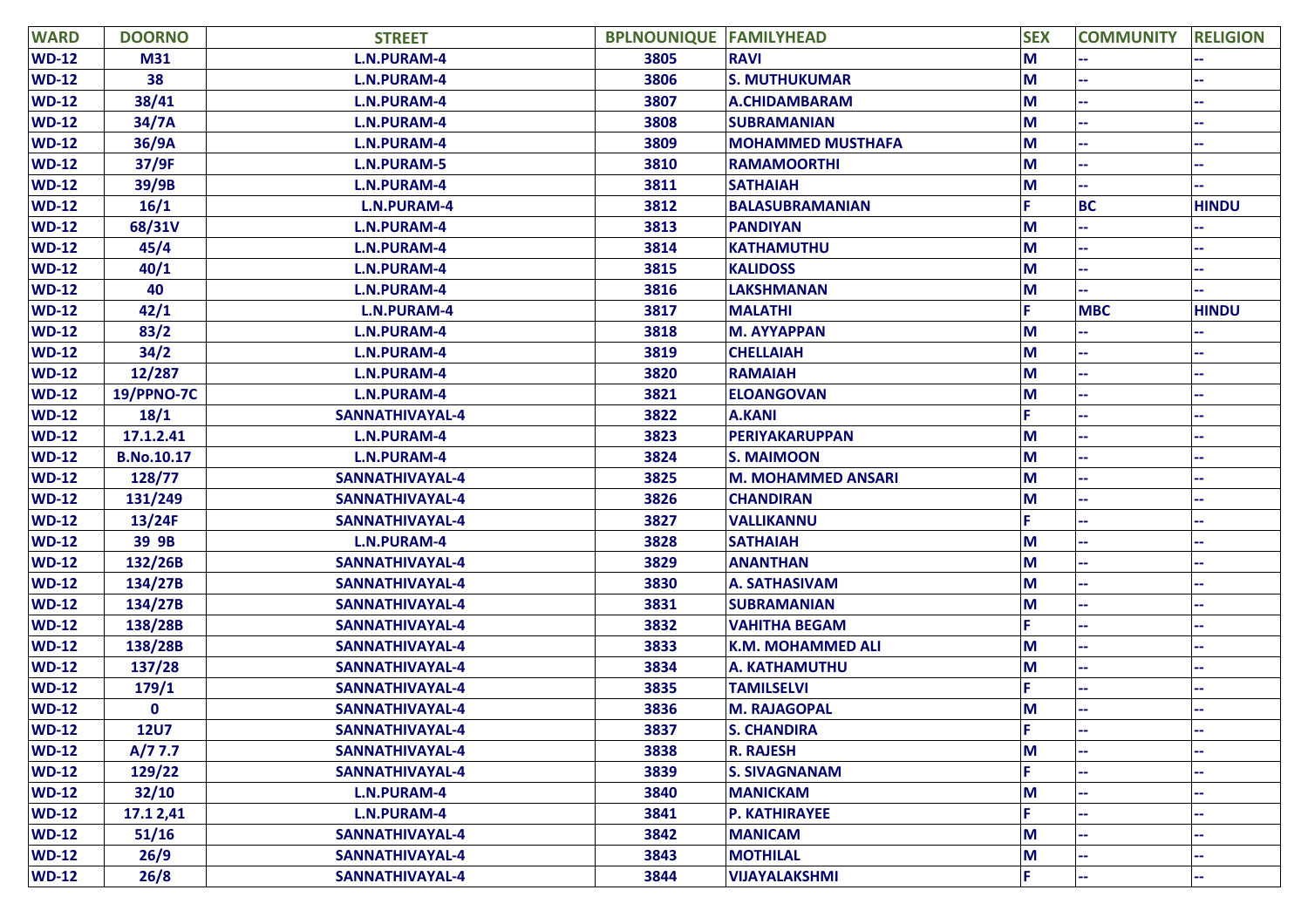| <b>WARD</b>  | <b>DOORNO</b> | <b>STREET</b>      | <b>BPLNOUNIQUE FAMILYHEAD</b> |                         | <b>SEX</b> | <b>COMMUNITY</b> | <b>RELIGION</b> |
|--------------|---------------|--------------------|-------------------------------|-------------------------|------------|------------------|-----------------|
| $WD-12$      | 26/3          | SANNATHIVAYAL-4    | 3845                          | <b>FATHIMA GANI</b>     |            |                  |                 |
| $WD-12$      | 42/1          | L.N.PURAM-4        | 3846                          | <b>VEERAMUTHU</b>       | M          |                  |                 |
| $WD-12$      | 12/18F        | <b>L.N.PURAM-4</b> | 3949                          | <b>PANDI</b>            | M          |                  |                 |
| <b>WD-12</b> | 7/18D         | L.N.PURAM-4        | 3950                          | <b>P.SUNDARAM</b>       | M          |                  |                 |
| $WD-12$      | 4/2           | L.N.PURAM-4        | 3951                          | <b>N.SELVAM</b>         | M          |                  |                 |
| $WD-12$      | 4/52          | <b>L.N.PURAM-4</b> | 3952                          | <b>NARAYANAN</b>        | M          |                  |                 |
| <b>WD-12</b> | C2/8          | <b>L.N.PURAM-4</b> | 3953                          | <b>A.VEERAPPAN</b>      | M          |                  |                 |
| $WD-12$      | 11/1          | L.N.PURAM-4        | 3954                          | <b>PACKIYAM</b>         |            |                  |                 |
| $WD-12$      | 1/29          | <b>L.N.PURAM-4</b> | 3955                          | <b>S.LAKSHMANAN</b>     | M          |                  |                 |
| <b>WD-12</b> | 2/29/8        | L.N.PURAM-4        | 3956                          | <b>SUBBIAH</b>          | M          |                  |                 |
| $WD-12$      | 7/18D         | <b>L.N.PURAM-4</b> | 3957                          | <b>PANDIARAJAN</b>      | M          |                  |                 |
| <b>WD-12</b> | 12/18E        | <b>L.N.PURAM</b>   | 3958                          | <b>K.ARUNACHALAM</b>    | M          |                  |                 |
| $WD-12$      | 4/5           | L.N.PURAM-4        | 3959                          | <b>RAMALAKSHMI</b>      |            |                  |                 |
| $WD-12$      | 72/16F        | SANNATHIVAYAL-4    | 3960                          | <b>SUBBAIAH</b>         | M          |                  |                 |
| $WD-12$      | 76/           | SANNATHIVAYAL-4    | 3961                          | <b>AYYAPPAN</b>         | M          |                  |                 |
| $WD-12$      | 17            | <b>L.N.PURAM-5</b> | 3968                          | RAMASAMYAMMAL           |            |                  |                 |
| $WD-12$      | 17/7          | <b>L.N.PURAM-5</b> | 3969                          | <b>RAMASAMY PILLAI</b>  | M          |                  |                 |
| <b>WD-12</b> | 22/31         | <b>L.N.PURAM-5</b> | 3970                          | <b>S. VASANTHI</b>      |            |                  |                 |
| <b>WD-12</b> | 24/V/1        | <b>L.N.PURAM-5</b> | 3971                          | <b>S. PRABHARAN</b>     | M          |                  |                 |
| $WD-12$      | 300/1         | <b>L.N.PURAM-5</b> | 3972                          | <b>P. KUMAR</b>         | M          |                  | --              |
| $WD-12$      | $31 - 01$     | <b>L.N.PURAM-5</b> | 3973                          | <b>A. PALANIVEL</b>     | M          |                  |                 |
| $WD-12$      | 32/F          | <b>L.N.PURAM-5</b> | 3974                          | <b>V. NAGAVALLI</b>     |            |                  |                 |
| $WD-12$      | 32/G/8        | <b>L.N.PURAM-5</b> | 3975                          | <b>GANESAN</b>          | M          |                  |                 |
| $WD-12$      | 32            | <b>L.N.PURAM-5</b> | 3976                          | <b>RAJENTHIRAN</b>      | M          | <b>BC</b>        | <b>HINDU</b>    |
| $WD-12$      | 38            | <b>L.N.PURAM-5</b> | 3977                          | <b>S. SAFIULLAH</b>     | M          |                  |                 |
| $WD-12$      | 54/4          | <b>L.N.PURAM-5</b> | 3978                          | <b>F. BALKEES BEGAM</b> |            |                  |                 |
| $WD-12$      | 20/C          | <b>L.N.PURAM-5</b> | 3979                          | <b>SYED KATHAR</b>      | M          |                  |                 |
| <b>WD-12</b> | 62/16D        | <b>L.N.PURAM-5</b> | 3980                          | <b>S. SUBRAMANI</b>     | M          |                  |                 |
| $WD-12$      | 31/11         | <b>L.N.PURAM-5</b> | 3981                          | <b>KALA</b>             | Е          | <b>BC</b>        | <b>HINDU</b>    |
| <b>WD-12</b> | $3/11-12$     | <b>L.N.PURAM-5</b> | 3982                          | <b>MURUGESAN</b>        | M          |                  |                 |
| $WD-12$      | 34/25D        | <b>L.N.PURAM-5</b> | 3983                          | P. MANI                 | M          |                  |                 |
| $WD-12$      | 34/25D        | <b>L.N.PURAM-5</b> | 3984                          | <b>V. MOHANRAJ</b>      | M          |                  |                 |
| $WD-12$      | <b>11E</b>    | <b>L.N.PURAM-5</b> | 3985                          | <b>MURUGAIAH</b>        | M          |                  | ۰.              |
| $WD-12$      | 17            | <b>L.N.PURAM-5</b> | 3986                          | <b>MURUGAN</b>          | È.         |                  |                 |
| $WD-12$      | 10 D-35       | <b>L.N.PURAM-5</b> | 3987                          | P. MUTHURAMALINGAM      | M          |                  |                 |
| $WD-12$      | 10            | <b>L.N.PURAM-5</b> | 3988                          | <b>SATHAIYAH</b>        | M          |                  |                 |
| $WD-12$      | 10/18         | <b>L.N.PURAM-5</b> | 3989                          | <b>V. SEKAR</b>         | M          |                  |                 |
| $WD-12$      | 8/29          | <b>L.N.PURAM-5</b> | 3990                          | <b>SAHILABANU</b>       |            |                  |                 |
| $WD-12$      | 13.N/311      | <b>L.N.PURAM-5</b> | 3991                          | <b>PALANI</b>           | M          |                  |                 |
| $WD-12$      | 10/9C         | <b>L.N.PURAM-5</b> | 3992                          | <b>LAILABEVI</b>        | F.         | ÷                | μ.              |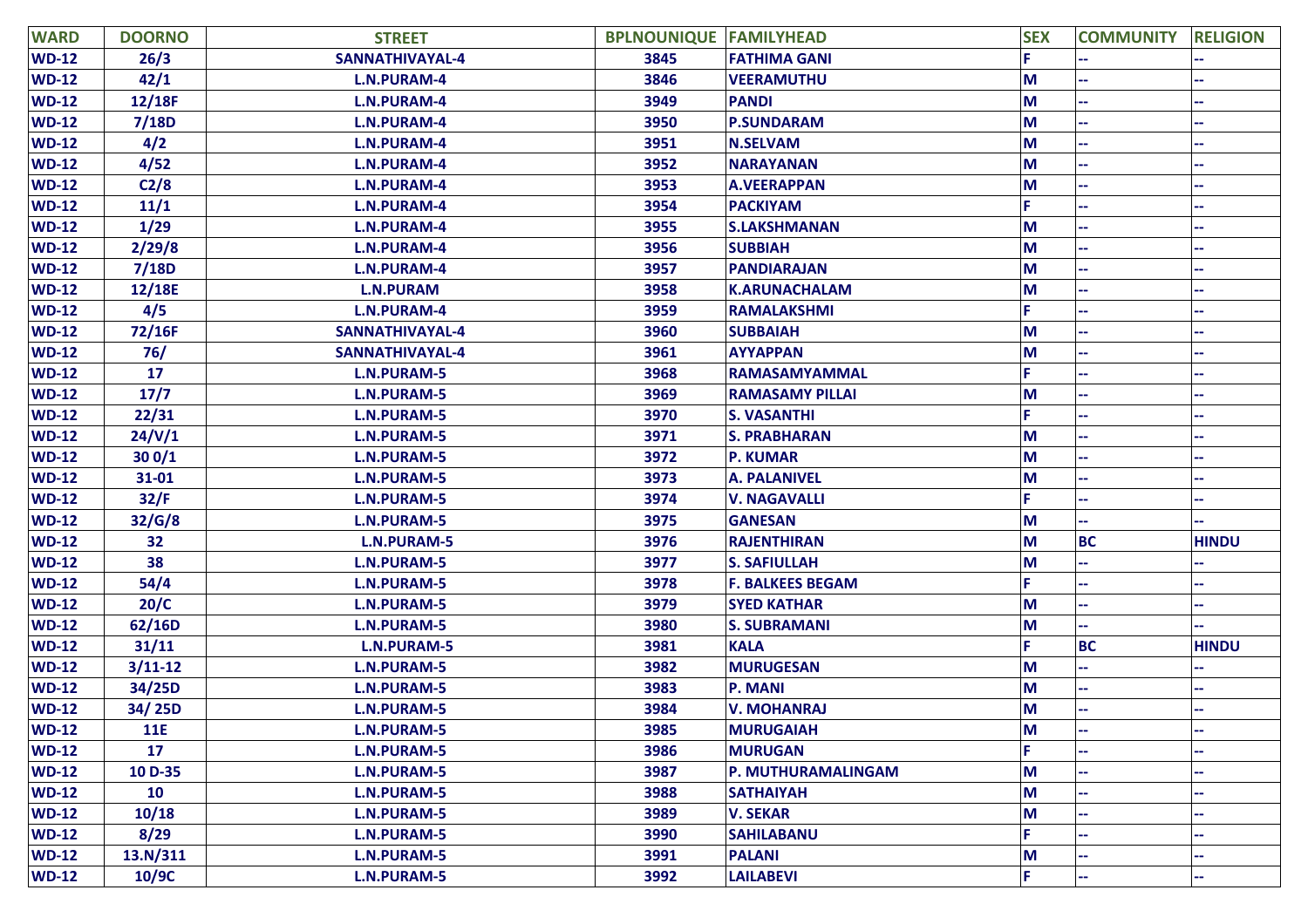| <b>WARD</b>  | <b>DOORNO</b> | <b>STREET</b>      | <b>BPLNOUNIQUE FAMILYHEAD</b> |                           | <b>SEX</b> | <b>COMMUNITY</b> | <b>RELIGION</b> |
|--------------|---------------|--------------------|-------------------------------|---------------------------|------------|------------------|-----------------|
| $WD-12$      | <b>15B</b>    | <b>L.N.PURAM-5</b> | 3993                          | <b>GOPAL</b>              | M          |                  |                 |
| $WD-12$      | 33/D          | <b>L.N.PURAM-5</b> | 3994                          | <b>S. MURUKESAN</b>       | M          |                  |                 |
| <b>WD-12</b> | 77/9          | <b>L.N.PURAM-5</b> | 3995                          | <b>KUPPUSAMY</b>          | M          |                  |                 |
| $WD-12$      | 78            | <b>L.N.PURAM-5</b> | 3996                          | <b>SELVARAJ</b>           | M          |                  |                 |
| <b>WD-12</b> | 79/2.31       | <b>L.N.PURAM-5</b> | 3997                          | <b>SUBBAIAH</b>           | M          | <b>BC</b>        | <b>HINDU</b>    |
| $WD-12$      | 80            | <b>L.N.PURAM-5</b> | 3998                          | <b>MANICKAM</b>           | M          |                  |                 |
| $WD-12$      | 80            | <b>L.N.PURAM-5</b> | 3999                          | <b>SUNDARRAJ</b>          | M          |                  |                 |
| $WD-12$      | 80 31 11/1    | <b>L.N.PURAM-5</b> | 4000                          | <b>S. DURAIARASAN</b>     | M          |                  |                 |
| $WD-12$      | 83            | <b>L.N.PURAM-5</b> | 4001                          | <b>ANANTHAM</b>           | M          |                  |                 |
| $WD-12$      | 83/31         | <b>L.N.PURAM-5</b> | 4002                          | <b>RAJAN</b>              | M          |                  |                 |
| $WD-12$      | $84/31*B$     | <b>L.N.PURAM-5</b> | 4003                          | <b>THIRUPATHI</b>         | M          |                  |                 |
| <b>WD-12</b> | 88/31         | <b>L.N.PURAM-5</b> | 4004                          | <b>SELVARAJ</b>           | M          |                  | --              |
| <b>WD-12</b> | 89, 31/R      | <b>L.N.PURAM-5</b> | 4005                          | <b>K. PIRAMMAN</b>        | M          |                  |                 |
| <b>WD-12</b> | 89, 31/R      | <b>L.N.PURAM-5</b> | 4006                          | <b>SUBRAMANI</b>          | M          |                  |                 |
| <b>WD-12</b> | 89, 31/R      | <b>L.N.PURAM-5</b> | 4007                          | <b>UDAIYAMMAL</b>         |            |                  |                 |
| $WD-12$      | 90            | <b>L.N.PURAM-5</b> | 4008                          | <b>S. NAGALINGAM</b>      | M          |                  |                 |
| <b>WD-12</b> | 65, 14/P 16   | <b>L.N.PURAM-5</b> | 4009                          | <b>T. BALANISAMY</b>      | M          |                  |                 |
| <b>WD-12</b> | 65, 14/P/16   | <b>L.N.PURAM-5</b> | 4010                          | <b>T. KANTHASAMY</b>      | M          |                  |                 |
| <b>WD-12</b> | 92, 12, Z     | <b>L.N.PURAM-5</b> | 4011                          | <b>K. MARIMUTHU</b>       | M          |                  |                 |
| <b>WD-12</b> | 90/16/3       | <b>L.N.PURAM-5</b> | 4012                          | <b>S. SELVARAJ</b>        | M          |                  | --              |
| $WD-12$      | 90, 16/3      | <b>L.N.PURAM-5</b> | 4013                          | <b>MUURGAN</b>            | M          |                  |                 |
| $WD-12$      | 89            | <b>L.N.PURAM-5</b> | 4014                          | <b>V. MURUGAN</b>         | M          |                  |                 |
| $WD-12$      | 89/3          | <b>L.N.PURAM-5</b> | 4015                          | <b>S. SUNTHIRAN</b>       | M          |                  |                 |
| $WD-12$      | 89/1          | <b>L.N.PURAM-5</b> | 4016                          | <b>P. GANESAN</b>         | M          |                  |                 |
| $WD-12$      | 89/2          | <b>L.N.PURAM-5</b> | 4017                          | <b>M. SAMPURNAM</b>       |            |                  |                 |
| $WD-12$      | 84/2          | <b>L.N.PURAM-5</b> | 4018                          | <b>K. MUMTHAS</b>         |            |                  |                 |
| $WD-12$      | 56/2          | SANNATHIVAYAL-4    | 4019                          | <b>G. KAMASHI</b>         |            |                  |                 |
| $WD-12$      | $21 - 1$      | <b>L.N.PURAM-5</b> | 4020                          | <b>VINAYAGAMOORTHI</b>    | M          |                  | μ.              |
| $WD-12$      | 15,7,B        | <b>L.N.PURAM-5</b> | 4021                          | <b>S. SEVAKUMAR</b>       | M          |                  |                 |
| <b>WD-12</b> | 88,31/1       | <b>L.N.PURAM-5</b> | 4022                          | <b>SOWMIYANATHAN</b>      | M          |                  |                 |
| $WD-12$      | 16C/1         | <b>L.N.PURAM-5</b> | 4023                          | <b>SEKAR</b>              | M          | <b>BC</b>        | <b>HINDU</b>    |
| $WD-12$      | 89,31/R       | <b>L.N.PURAM-5</b> | 4024                          | <b>AASAITHAMBI</b>        | M          |                  |                 |
| $WD-12$      | 57/1          | <b>L.N.PURAM-5</b> | 4025                          | <b>ASAITHAMBI</b>         | M          |                  |                 |
| $WD-12$      | 63/1,23/7     | <b>L.N.PURAM-5</b> | 4026                          | <b>G. SATHIYAMURTHI</b>   | M          |                  |                 |
| $WD-12$      | 65            | <b>L.N.PURAM-5</b> | 4027                          | <b>SELVARANI</b>          |            |                  |                 |
| $WD-12$      | 67/7          | <b>L.N.PURAM-5</b> | 4028                          | <b>S. MOHAMATHU ANIPA</b> | M          |                  |                 |
| $WD-12$      | 92,12,Z       | <b>L.N.PURAM-5</b> | 4029                          | <b>K.MARIMUTHU</b>        | M          |                  |                 |
| $WD-12$      | 68,27E        | <b>L.N.PURAM-5</b> | 4030                          | <b>R. MAKENTHIRAN</b>     | M          |                  |                 |
| $WD-12$      | 68/2          | <b>L.N.PURAM-5</b> | 4031                          | <b>SUNDARARAJAN</b>       | M          |                  |                 |
| $WD-12$      | 70.27A        | <b>L.N.PURAM-5</b> | 4032                          | <b>RAMESH</b>             | M          |                  | μ.              |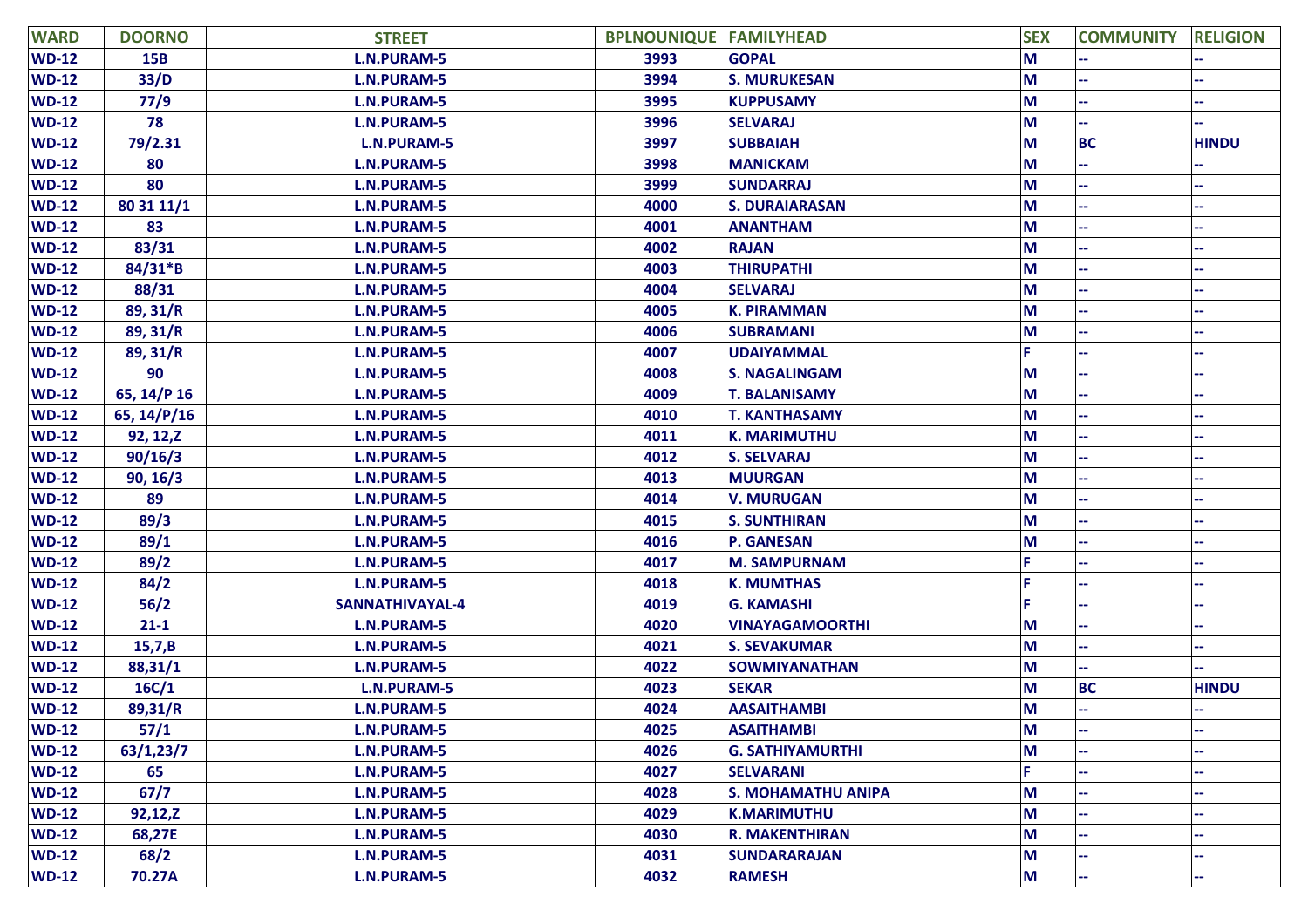| <b>WARD</b>  | <b>DOORNO</b> | <b>STREET</b>      | <b>BPLNOUNIQUE FAMILYHEAD</b> |                          | <b>SEX</b> | <b>COMMUNITY</b> | <b>RELIGION</b> |
|--------------|---------------|--------------------|-------------------------------|--------------------------|------------|------------------|-----------------|
| <b>WD-12</b> | 70.27A        | <b>L.N.PURAM-5</b> | 4033                          | <b>THASARATHAN</b>       | M          |                  |                 |
| <b>WD-12</b> | 71,27         | <b>L.N.PURAM-5</b> | 4034                          | <b>M. KUMAR</b>          | M          |                  |                 |
| $WD-12$      | 71/27         | <b>L.N.PURAM-5</b> | 4035                          | <b>RASU</b>              | M          |                  |                 |
| $WD-12$      | 84/2          | SANNATHIVAYAL-4    | 4036                          | <b>K.MUMTHAS</b>         | F.         |                  |                 |
| $WD-12$      | $73 - 11$     | <b>L.N.PURAM-5</b> | 4037                          | <b>GANTHIMATHI</b>       |            |                  |                 |
| $WD-12$      | 73/27         | <b>L.N.PURAM-5</b> | 4038                          | <b>BAL;ASUBRAMANIYAN</b> | М          |                  |                 |
| $WD-12$      | 74/6          | <b>L.N.PURAM-5</b> | 4039                          | <b>SABAPATHI</b>         | M          |                  |                 |
| $WD-12$      | 74/62         | <b>L.N.PURAM-5</b> | 4040                          | <b>KALIMUTHU</b>         | M          |                  |                 |
| $WD-12$      | 16C/1         | <b>L.N.PURAM-5</b> | 4041                          | <b>NATHAR USAIN</b>      | M          |                  |                 |
| <b>WD-12</b> | 1/2/92        | <b>L.N.PURAM-5</b> | 4042                          | <b>RAJESVARI</b>         | F.         |                  |                 |
| $WD-12$      | 1/29/2        | <b>L.N.PURAM-6</b> | 4043                          | <b>G. MEYYAR</b>         | M          |                  |                 |
| $WD-12$      | 2/38          | L.N.PURAM-5        | 4044                          | <b>A. PALANIVEL</b>      | M          |                  |                 |
| $WD-12$      | 4/37          | <b>L.N.PURAM-5</b> | 4045                          | <b>V.SARASWATHI</b>      |            |                  |                 |
| $WD-12$      | 5/A           | <b>L.N.PURAM-5</b> | 4046                          | <b>S.MARIYAMMAL</b>      | F.         |                  |                 |
| $WD-12$      | 8/36, A       | <b>L.N.PURAM-5</b> | 4047                          | <b>E. ERAJENTHIRAN</b>   | M          |                  |                 |
| $WD-12$      | 68,27E        | <b>L.N.PURAM-5</b> | 4048                          | <b>R.MAKENTHIRAN</b>     | М          |                  |                 |
| $WD-12$      | 16,31E        | <b>L.N.PURAM-5</b> | 4049                          | <b>SUBRMNIN</b>          | М          |                  |                 |
| <b>WD-12</b> | 16/31         | <b>L.N.PURAM-5</b> | 4050                          | <b>VISALATCHI</b>        |            |                  |                 |
| $WD-12$      | 25            | <b>L.N.PURAM-5</b> | 4051                          | <b>K. DHANALAKSHMI</b>   |            |                  |                 |
| $WD-12$      | 25/1          | L.N.PURAM-5        | 4052                          | <b>LAKSHMI</b>           |            |                  |                 |
| $WD-12$      | 27            | <b>L.N.PURAM-5</b> | 4053                          | <b>RAMAHTAS NAVUDU</b>   | M          |                  |                 |
| $WD-12$      | 28/1          | <b>L.N.PURAM-1</b> | 4054                          | <b>M.LAKSUMANAN</b>      | M          |                  |                 |
| $WD-12$      | 32F           | <b>L.N.PURAM-5</b> | 4055                          | <b>MUTHU</b>             | M          |                  |                 |
| $WD-12$      | 33/B          | <b>L.N.PURAM-5</b> | 4056                          | <b>MARAKATHAM</b>        | F.         |                  |                 |
| $WD-12$      | 33/P          | <b>L.N.PURAM-5</b> | 4057                          | <b>SUBRAMANIAYAN</b>     | M          |                  |                 |
| <b>WD-12</b> | 33/15         | <b>L.N.PURAM-5</b> | 4058                          | <b>MANI</b>              | M          |                  |                 |
| <b>WD-12</b> | 36/25         | <b>L.N.PURAM-5</b> | 4059                          | <b>PONNAMMAL</b>         |            |                  |                 |
| $WD-12$      | 36/1/25B      | <b>L.N.PURAM-5</b> | 4060                          | <b>RAMEAS</b>            | M          |                  |                 |
| $WD-12$      | 36/2/25B      | <b>L.N.PURAM-5</b> | 4061                          | <b>MURUGESAN</b>         | M          |                  |                 |
| <b>WD-12</b> | 39/1/18       | <b>L.N.PURAM-5</b> | 4062                          | <b>JAYAKRISHNAN</b>      | M          |                  |                 |
| $WD-12$      | 39/2/16       | <b>L.N.PURAM-5</b> | 4063                          | <b>VASUKI</b>            |            |                  |                 |
| <b>WD-12</b> | 40/25         | <b>L.N.PURAM-5</b> | 4064                          | <b>SAIYATHU ALI</b>      | M          |                  |                 |
| $WD-12$      | 47/17B        | <b>L.N.PURAM-5</b> | 4065                          | <b>JEKMOHAMATHU</b>      | M          |                  |                 |
| $WD-12$      | 51/19F        | <b>L.N.PURAM-5</b> | 4066                          | <b>SELVI</b>             | F.         |                  |                 |
| $WD-12$      | 53/2          | <b>L.N.PURAM-5</b> | 4067                          | <b>M. SANMUGARAJA</b>    | M          |                  |                 |
| $WD-12$      | 31            | <b>L.N.PURAM-5</b> | 4092                          | <b>S. VALLIMAYIL</b>     | F.         |                  |                 |
| $WD-12$      | 3/1A          | <b>L.N.PURAM-5</b> | 4184                          | <b>RAJA</b>              | M          | <b>MBC</b>       | <b>HINDU</b>    |
| $WD-12$      | 15A/9         | <b>L.N.PURAM-5</b> | 4191                          | <b>LAKSHMI</b>           | F.         |                  |                 |
| $WD-12$      | 34/25D        | <b>L.N.PURAM-5</b> | 4192                          | <b>VADIVEL</b>           | M          |                  |                 |
| $WD-12$      | 3/13          | <b>L.N.PURAM-5</b> | 4196                          | <b>MAIMOON BEEVI</b>     | M          |                  |                 |